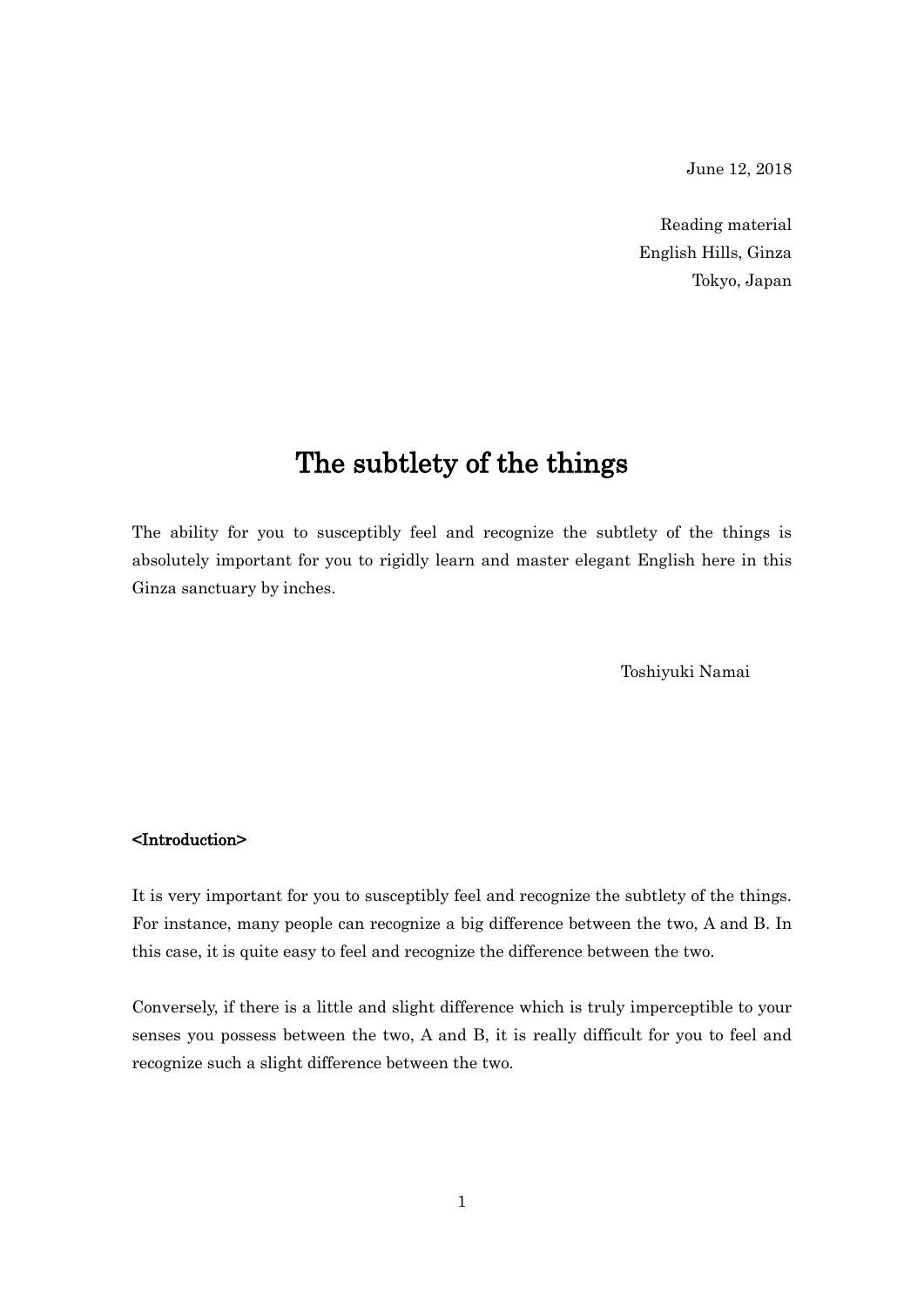Now, you are hereinafter expected to be trained through appreciating the poem composed below for the sake of the refinement of the ability to susceptibly feel and recognize the subtlety of the things rigidly.

The ability for you to feel and recognize the subtlety of the things is absolutely important for you to learn and master elegant English here in this Ginza sanctuary inch by inch.

Usually, most of people are talented to embroider the truth for their self-centered justification (as an ironical nuance). Hence, what you need is purity in your heart.

No one can speak any elegant English without having purity in his/her heart. Because elegant English is the very embodiment of purity in human heart.

## The subtlety of the things

Would you like to feel the subtlety of the things delicately? Is there any shortcut to experience it?

What you need is life experience as a prerequisite How you sensitively feel the subtlety of the things is refined by inches day by day

Tranquilize yourself now You need to breathe tranquilly momentarily

With or without having tranquility exquisitely in your heart, The quality to subtly feel the things is absolutely different

Listen, Beauty is in the eye of beholder What you see is what you got